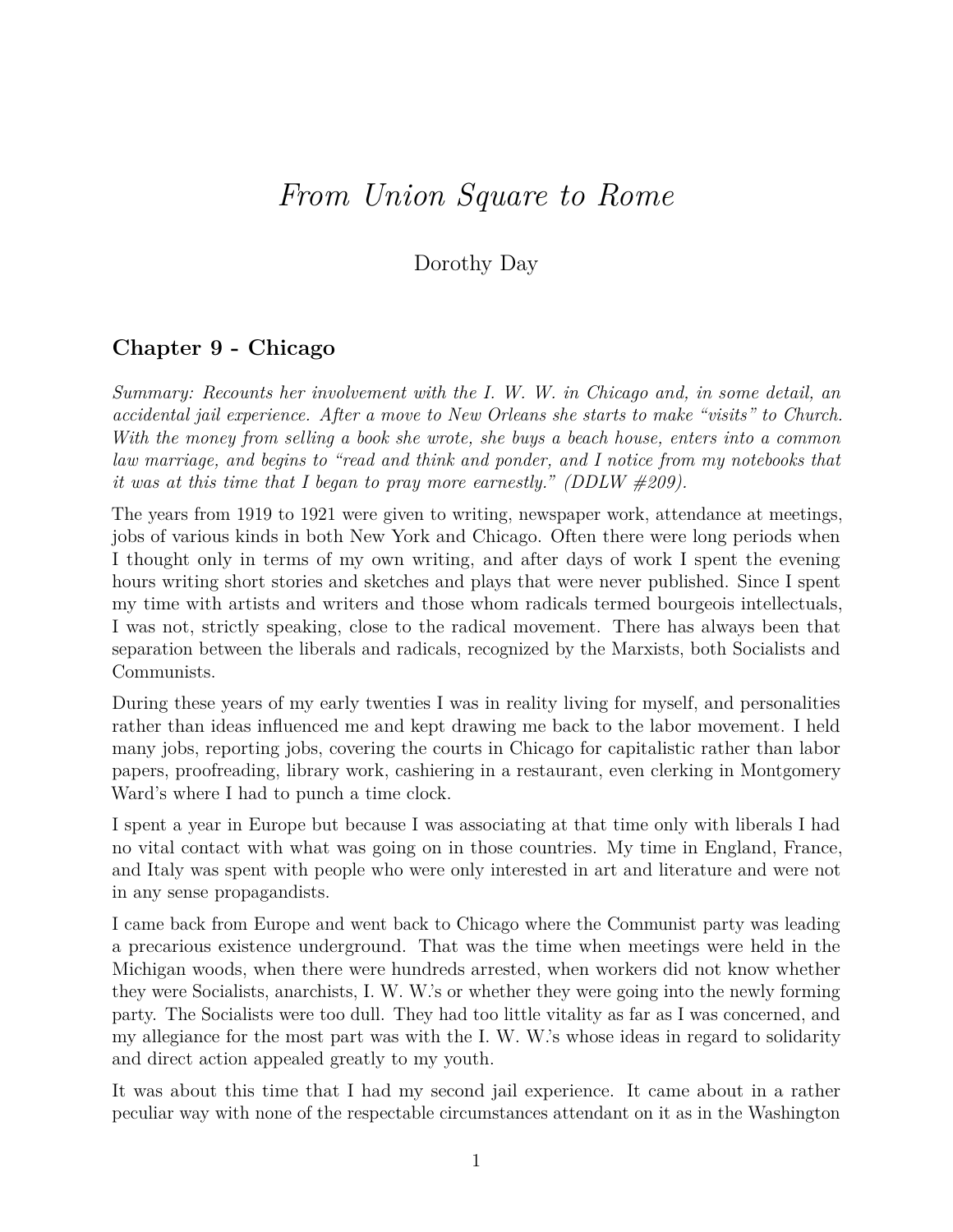experience. I was associated at that time with some I. W. W.'s who had their headquarters on West Madison Street, Chicago. Across the street from their printing office was an old rooming house where a great many of them stayed, and where in true Wobbly fashion they had an everlasting pot of Mulligan on the fire. Everyone who came in was supposed to contribute to the pot whether it were a bunch of carrots, a piece of meat or a few pounds of potatoes. It was kept going from week to week, and when the funds were low the boys used to beg from grocers in the neighborhood. Those who had funds took care of their companions who had none, and there was a good spirit of comradeship. Their slogan was "An injury to one is an injury to all" and their sense of solidarity went even into housekeeping details.

One of the girls I met had grown up in reformatories and had been a companion of criminals. She had been a pickpocket and shoplifter and had served many terms in jail. At one time in her life she had taken drugs, but she had cured herself of that habit. She was, at this time, unhappily in love with a newspaper man.

One day I opened the paper to find she had taken bichloride of mercury and was in the city hospital. They managed to save her life but when she was released from the hospital she went straight to the I. W. W. lodging house where she knew she would be taken in. I went over to see her in the evening to bring her food and planned to stay for the night with her. She was still ill and very much depressed and not altogether happy that they had dragged her back from death.

We were undressed and getting into bed when a knock came at the door and four men burst in telling us that we were under arrest for being inmates of a disorderly house. Being arrested on the streets of Washington and being arrested when one was lying in bed in a Chicago West Side rooming house are two entirely different things. I had the moral support in the first case of sixty or seventy women who were arrested with me, and it was some technical charge such as obstructing traffic that was made against us. Now we were alone. It made no difference that radical headquarters all over Chicago were being raided and wholesale arrests being made. We could not feel that we were a part of a movement that was suffering persecution. Perhaps we were not sufficiently indoctrinated.

It had not occurred to us that it was unconventional or unseemly to be staying in a lodging house on West Madison Street. As a matter of fact, it was an unfortunate accident that there were only men in the house at that time as both men and women and married couples had stayed there. The ugly fact remained that we were two young girls arrested by four plain-clothes men who refused to leave the room while we got up and dressed for fear we would try to get away by the fire-escape. These were the days of the Palmer red raids when no one was safe. Those were times of persecution for all radicals. However, it is well to remember that now in these years the same things are occurring. At a strike of the Commodore Hotel workers a few years ago the group of girls who were arrested were charged with disorderly conduct and kept in detention cells. The workers who were wounded last year in the Republic steel riot were arrested on their hospital beds.

After being taken out of the house in company with a few of the men and being forced to stand on the corner with the police while they called the police wagon, we were taken to the West Chicago Avenue Police Station. Most of the men had dived through windows and down fire-escapes and had gotten away. They were wiser than we were, realizing that places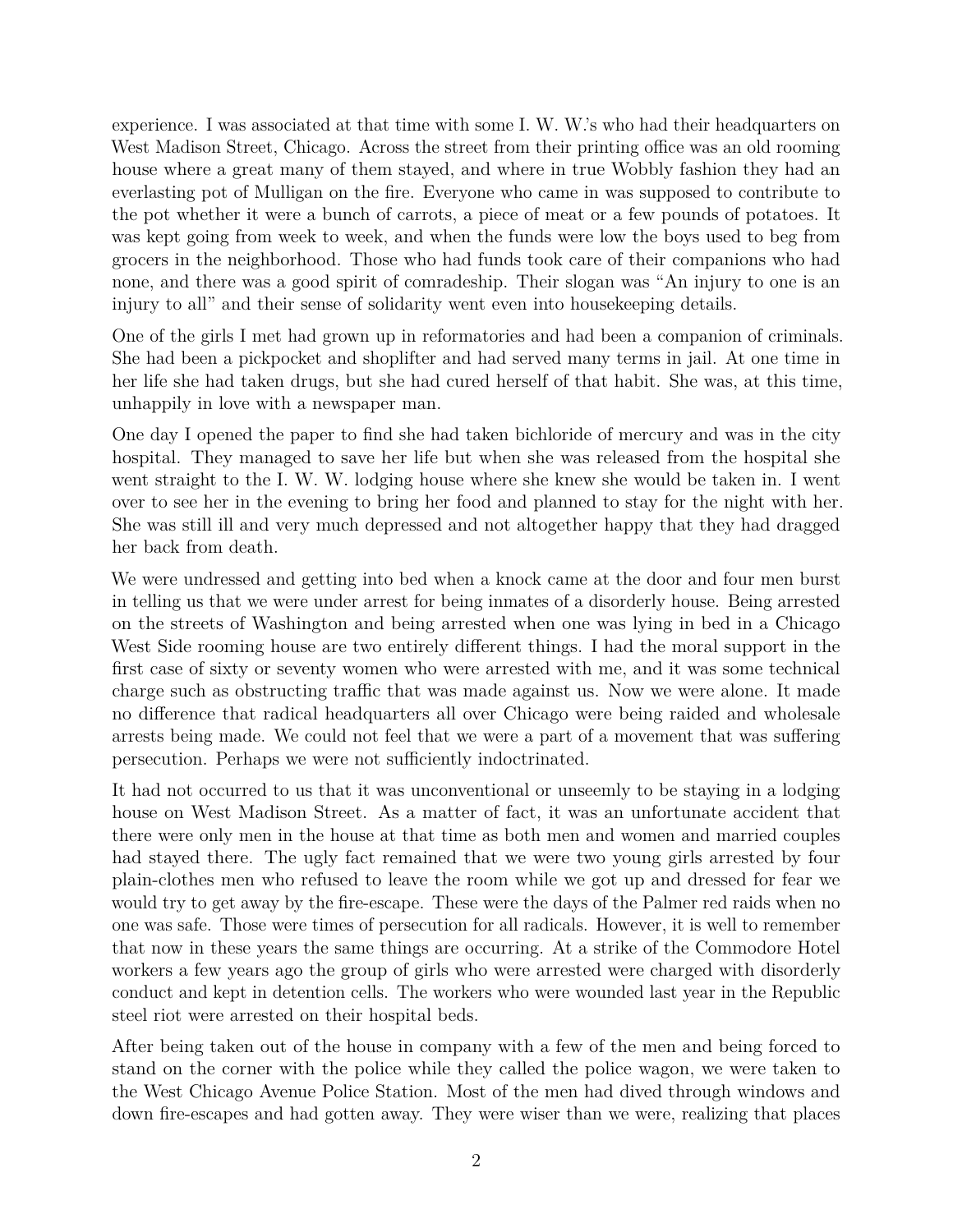where radicals congregated were always liable to this kind of attack. It was just a case of our knowing that these things were occurring every day and yet not realizing that they could occur to us. We were booked on the charge of being inmates of a disorderly house. We were not allowed to use the telephone to get in touch with a lawyer or our friends, although according to law we should have had this privilege.

We were thrown into a large cell that had six beds in it, one of which had been turned upside down by a drunken woman prisoner who had been in it before us. There were no sheets nor pillows on the beds, just dirty mattresses. It was midsummer so we had only our dresses to spread over us for sheets. We took off our shoes and stockings and dresses and lay down again to try to sleep. We felt peculiarly exposed and naked lying there in our slips with the open bars of the cell in front of us, opening out into the reception room where the police and plain-clothes men continued to come in all night bringing other prisoners. At the time that the raid was made on the West Madison Street rooming house there were raids made on *bona fide* houses in the Chicago red light district. All during the night women continued to be put in our cell until pretty soon there were about twenty. There were only six single beds. To keep their clothes from being wrinkled the girls took off not only their dresses but their slips. They treated the affair casually as incidental to their profession. Half dressed as they were, they kept running to the bars of the cell.

I felt at first a peculiar sense of disgust and shame at the position I was in, shame because I had been treated as a criminal and made to feel exactly as though I were guilty of the charge on which I had been arrested. But it was only what I could expect, I thought to myself bitterly, under the present social system, and I thought again of Deb's words: "While there is a lower class, I am of it, and while there is a criminal element, I am of it, and while there is a soul in prison, I am not free."

After my first stunned amazement at what had happened, I could lie on the edge of the cot and observe my companions. They seemed to me to be like any other group of working girls, these young women, who had turned to this hideous way of earning a living. Two of them had been picked up on the street and all the rest of them had been taken from the same house. Several of them had children whom they were supporting in schools or boarding houses out of town. I felt peculiarly helpless at not being able to make a telephone call. It was impossible to get in touch with people on the outside and I felt more actually a prisoner than in those six days of solitary confinement at Occoquan. We were there all that night, all the next day, and the next night.

No food was served to us. We were expected to buy it from the jail matron. A sandwich and a cup of coffee cost a dollar. A package of cigarettes or a pack of cards also came to a dollar. If it had not been for our fellow prisoners we would have gone hungry. I had only two dollars with me and Anne, my companion, had nothing. Our fellow prisoners shared their sandwiches with us and kept us supplied with coffee.

Because I was morose and silent, one of them, who had been booked as the keeper of the house, although she was probably not more than twenty-five herself, insisted on trying to comfort me for what she took to be my first experience. "There always has to be a first time," she told me, and she pointed out one of her own girls who was taking it hard.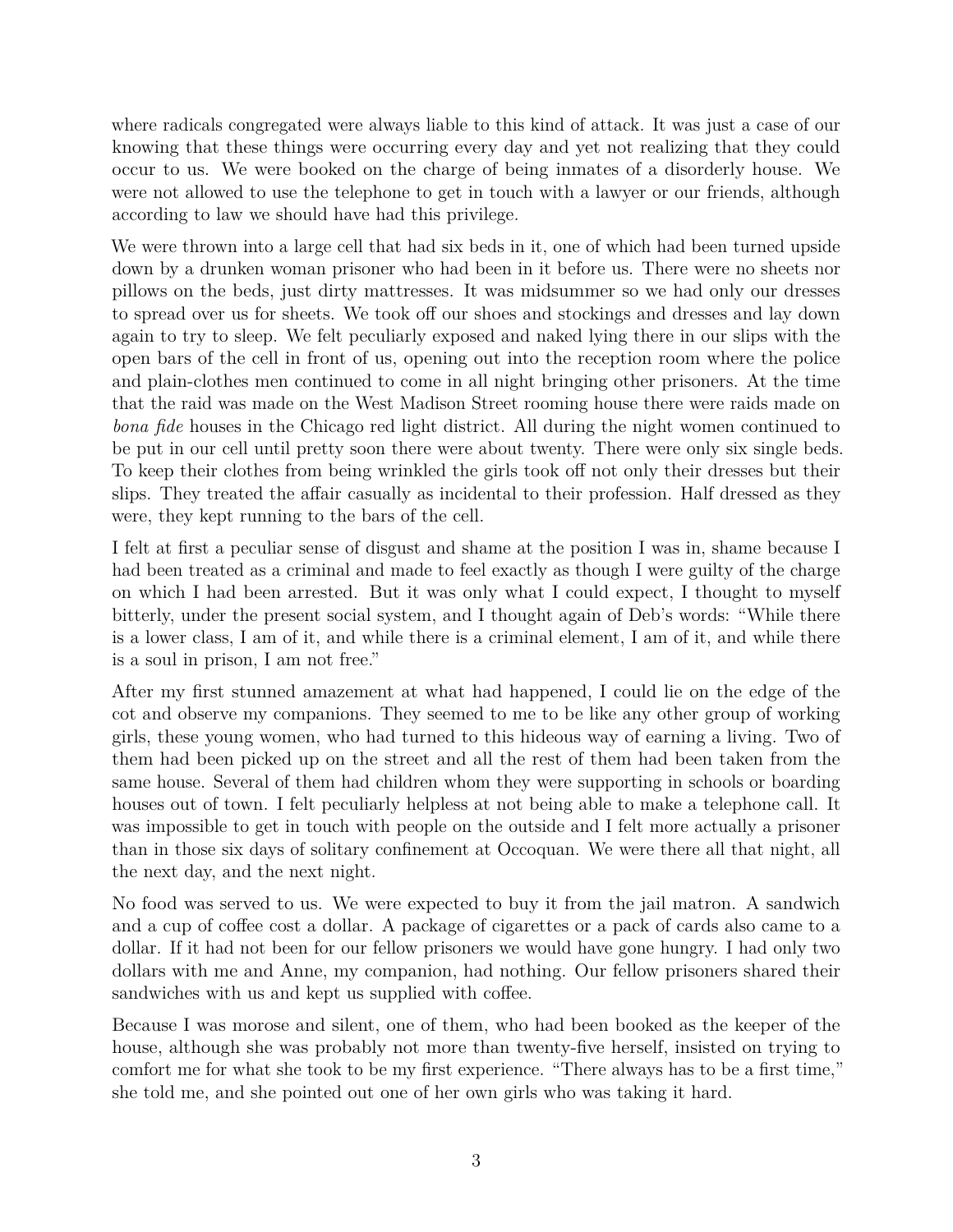During that long interminable day three lost children were brought in, and the whole jail was so full that the matron put the children in with us. The girls, who had no sense of modesty before the police or each other, very considerately put on their dresses while the children were with us and one of them sat with a little boy in her arms and rocked him to sleep, keeping the others quiet while she did so. There was one little girl who was brought in late that night who had been found in a doorway claiming she was lost. But it turned out that she was really afraid to go home because she had bought a pocket book with the money her aunt had given her to buy groceries–a piece of childish recklessness for which she was paying dearly. The girls induced her to tell her name and where she lived so that the police could notify her people. Then one of them filled her new pocket book with a clean handkerchief, some rouge and lipstick and powder, the money which she had spent, and gave the aunt a long lecture on the gentleness with which she should treat the little thief. "Punishing her won't do any good," she kept saying. "You've got to be kind to kids. You've got to love them. That's the only way to do anything with them." But the girls could be horribly crude and coarse too.

Before I had merely read about prison life and had agreed with Tolstoi that such punishment of criminals was futile when we were guilty for permitting such a system as ours to exist and that we, too, should bear the penalty for the crimes committed by those unfortunate ones. We all formed part of one body, a social body, and how could any limb of that body commit a crime alone?

We were photographed and finger-printed and finally taken to the morals court. Before we were placed in the detention pen we were examined for venereal diseases. When men are arrested during a red raid the police can express their brutality with rubber hoses and blackjacks. They can show their scorn and contempt for those who are trying to "undermine" our present system by kicking and beating them until their victims are a degraded mass of quivering flesh. They show more gallantry in regard to the women. They have a more subtle way of affronting their sensibilities. They can charge them with being prostitutes, make them submit to degrading physical examinations, and throw them into the company of those whom they feel should degrade them. But I felt more horror of the police and that police matron during this experience than I did of the women. The women did not disgust me, it was their profession that disgusted me. They themselves may have been superior, as human beings go, to their captors. There was no pride or hypocrisy among them.

Fortunately, in the courtroom where we were brought before the judge, who, of course, was convinced of our guilt and made us feel it, I met a reporter whom I knew. The girls had offered us their own lawyers and offered to see to it that we got bail. It was not without gratitude that I refused this help. I felt I could not use the cheaper methods of the law to extricate myself and yet in the long run it didn't make any difference. My newspaper friend had to see a judge whom he knew to sign a release for us, so I still felt angry for having to get myself out in this way. I would have preferred to spend the ten days at Lawndale Hospital and take any sentence they chose to inflict. What right did I have to avail myself of the friendship of those in power?

There was still another day in jail before we could get out as it was Saturday and the judge was out playing golf. The girls with whom we had spent the last few days in jail tried to leave us some money as they departed gaily, and it was hard not to offend them by refusing.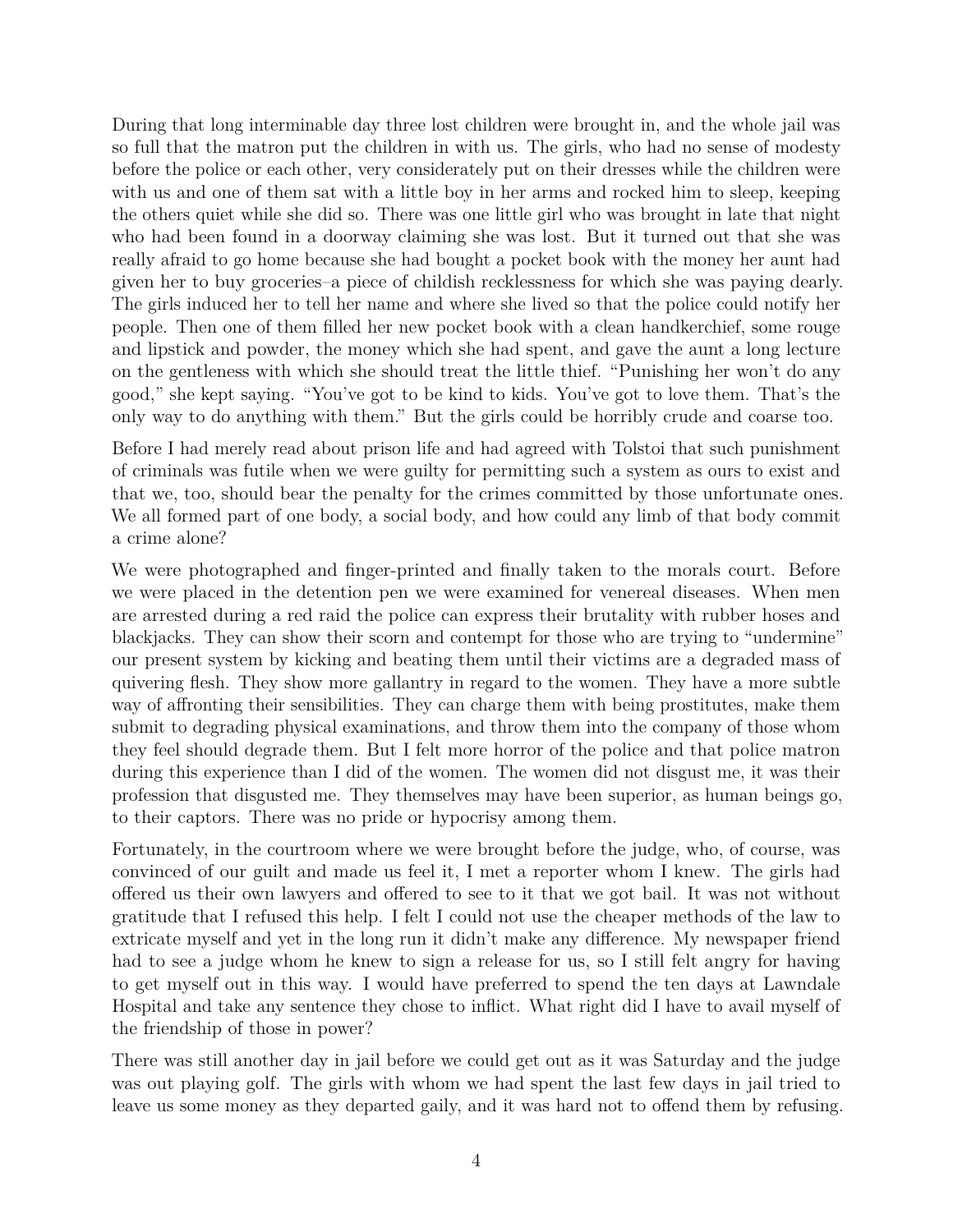We assured them that we would be out almost immediately. For a few hours we had to sit in the detention pen until all of the prisoners, male and female, had appeared before the judge. We had the choice of going either to Lawndale Hospital where women prisoners were sent for ten days, as though they were in quarantine, or to the county jail. When they finally took us out to the police wagon in company with some men prisoners who were handcuffed and bloody, I encountered a Communist friend in front of the county building. He was horrified to see me being put into the police wagon, and he spent the rest of the day trying to start the machinery to get me out.

We were taken out to the county jail and were once more stripped and examined by the police matron. Then we were given prison clothes and cells which formed a block around a central recreation room. The windows of the cells themselves opened on the street, and one could look out the window and greet friends below in the street. I had often noticed that sad block and on one occasion I saw a woman standing on the curb with tears running down her face waving to a man in a cell two flights up.

The woman in the cell next to mine was a drug addict who screamed and howled all that long summer afternoon begging to be put out of her misery. She kept beating her head against the cell wall until they had to put her in a straight jacket, but no attempt was made to give her medical treatment.

The system there was to alternate two hours of confinement with two hours of freedom in the recreation hall and the women sat around reading and playing cards and making themselves tea on a little gas burner which was provided, using their own supplies to supplement the early evening meal. By this time the drug addict had quieted herself sufficiently to come out for supper. Although she was a nervous, quivering wretch when they released her, within fifteen minutes after her door was unlocked she had become perfectly normal. My companion Anne pointed out that there were always drugs among the prisoners and that someone had taken pity on her and given her some.

Finally word came to us that we were released, and the prison matron returned our clothes and we went out in the streets free once more. We felt that for years we had been separated from normal, human intercourse and that ages had elapsed since our arrest a few nights before. The efforts of my radical friend, I found out later, had been useless. It was the kind offices of the newspaper man whom I knew which had effected our release.

For a while in Chicago I worked with Robert Minor on the *Liberator.* Minor was a former I. W. W. who had become converted to the Communist cause after a long summer of reading and research. His former wife told me it had been a hard experience for him, making up his mind to leave one organization to which he had pledged his allegiance and enter another. It is difficult for outsiders to realize the bitterness with which Trotskyites, Communists, Socialists, I. W. W.'s, and Anarchists regard each other. Their animosity towards their fellow radicals is often more extreme than that towards those whom they consider the bourgeois and the capitalist classes. Lenin, in advocating a popular front, had often warned against this bitterness, pointing out that as long as the different groups recognized their fundamental philosophical disagreements, they should strive to work together towards immediate social aims in order to win the masses.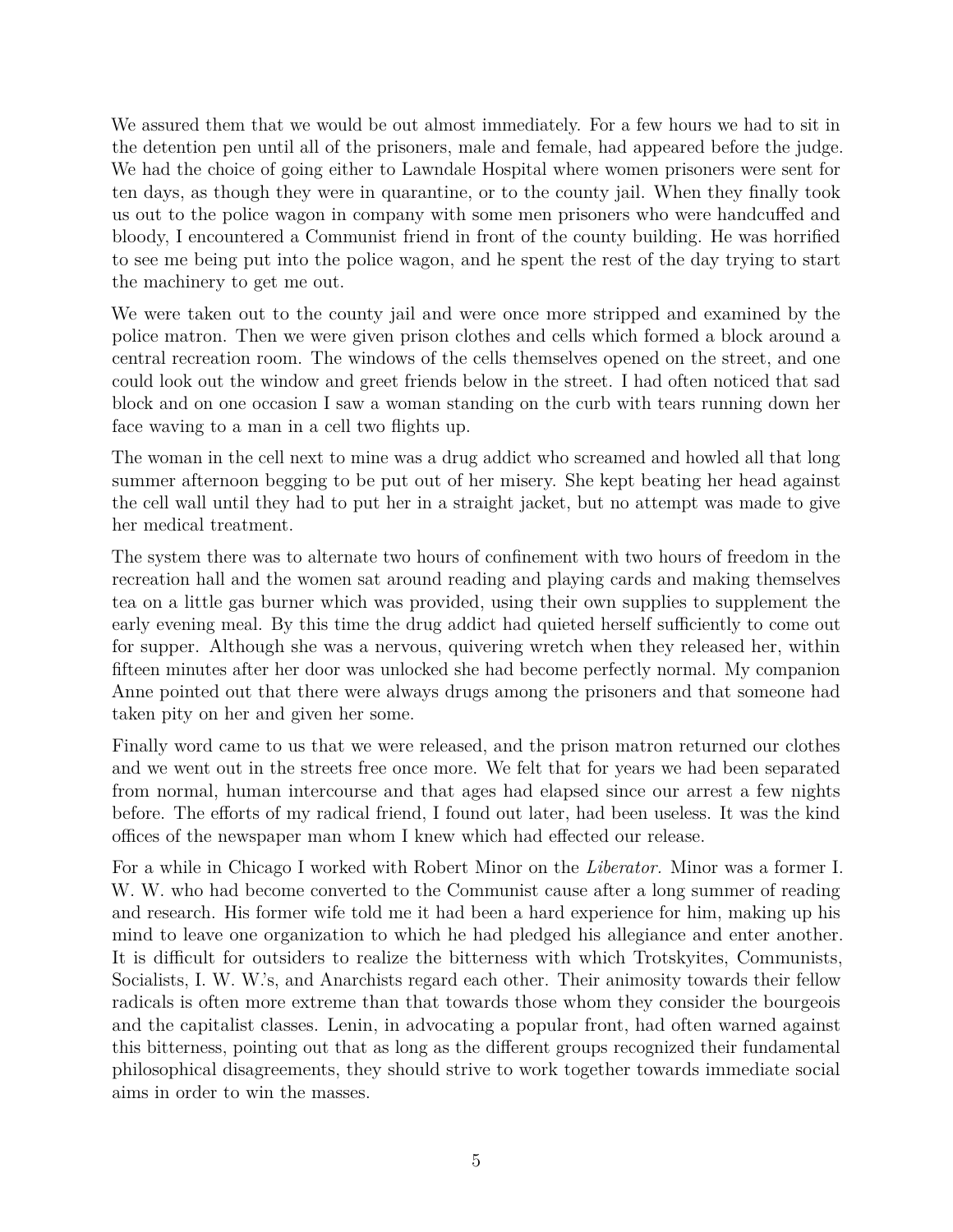I had first heard of Bob Minor when he was working on the Mooney case in California. He had long been a popular cartoonist whose work was well paid for by the capitalist papers. He had sacrificed a good living and his own personal comfort for the cause of the worker. When I had been on the old *Masses,* Max Eastman used to write to him again and again begging for cartoons,\*\*\*\*but he gave up all his own work in trying to fight the frame-up against Mooney.

My sister was staying with me at that time in Chicago and in midwinter we decided for personal reasons to go down to New Orleans and work there for the winter. We lived on St. Peter Street across the street from the cabildo and the Cathedral. I found work on a morning newspaper, *The Item,* and that winter I was occupied in straight newspaper work, writing interviews and feature stories. Many evenings I had assignments, but when there were none, and I heard the Cathedral bells ringing for evening devotions, I used to go to church. It was the first time I had been present at Benediction and it made a profound impression on me. The very physical attitude of devotion of those about me made me bow my head. But did I feel the Presence there? I do not know. But I remembered those lines from the Imitation:

"Who, humbly approaching to the fountain of sweetness, doth not carry thence some little sweetness?"

"Who, standing by a copious fire, doth not derive therefrom some little heat?"

Book 4, Chapter 4

I wanted to now what the Benediction hymns were and I bought a little manual of prayers at a religious goods store down the street. I read the Mass. I had to be at the office by seven in the morning and Sunday mornings I was too lazy to get up. But I learned a great deal from that little book. I did not know a single Catholic in New Orleans. If any of my associates were nominally Catholic, they did not let me know of it. There was no one for me to talk to. But my devotion was sincere and I continued to make "visits."

Another girl, who is now secretary of the Communist affiliate, the League for Spanish Democracy in Chicago, was living with my sister and me. That Christmas she good-heartedly gave me a rosary for a present and I learned to say it at the evening services in the Cathedral. She was a Russian Jew and did not understand my interest in Catholicism. She just wanted to give me something she thought I'd like. I have not seen this friend since that winter but I shall always remember her with gratitude and love.

That spring there occurred a reversal in my fortunes which brought about a very deep change in my life. During one of these crowded years I wrote a book, a very bad book, which one of the moving picture companies bought on publication. I haven't the slightest idea why they bought it since they never produced it. It was probably just one of many they extravagantly purchased to keep some other moving picture company from producing it. They paid, to them a very small sum,\*\*\*\*which to me was the very large sum of five thousand dollars, two thousand of which went to my publishers.

My reaction was that of many other radicals–now I could at last have a home of my own and a quiet spot off in the country where there would be time for study and writing and that